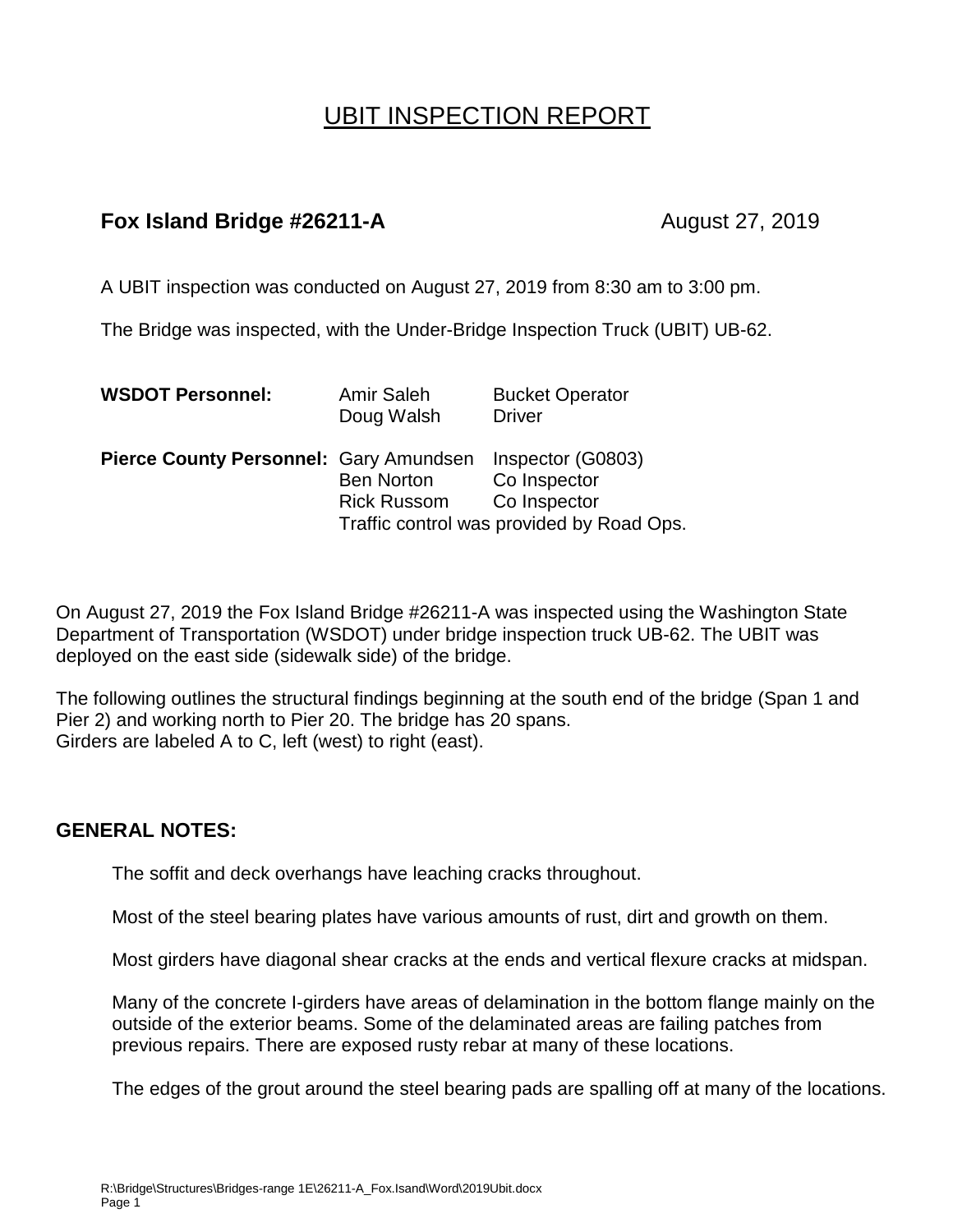## **SPANS AND PIERS NOTES:**

- **Span 1:** There are multiple hairline vertical cracks in the girders.
- **Pier 2:** There are several transverse leaching cracks in the soffit near the pier.

There is heavy rust on the bottom of the east roller bearing.

The catcher bearing attached to girder B on span 2 is resting on the steal bearing plate.

On the south face at the bottom center of the cap there is a 4'-0" long area that is cracked delaminated and spalled exposing 34" of rusty rebar. The delaminating continues about 1'-0" west of the spalling.

On the north face at the bottom center of the cap there is a delamination that measures  $7'-6'' \times 6''.$ 

There is a vertical full height hairline crack on the east outside girder near the pier centerline.

**Span 2:** There are hairline vertical cracks in the girders.

There are transverse leaching cracks throughout the soffit. One of the cracks has a 6" spall at midspan and is delaminated the rest of the length between Girders B and C.

**Pier 3:** There are a few transverse leaching cracks in the soffit.

The east rocker bearing anchor plate is completely covered with rust.

The girders have vertical cracks between Piers 2 and 3.

There is a full height vertical crack on the east girder exterior face over Pier 3.

There is a 12" x 15" x 3" spall with exposed rusty rebar on the southwest corner of the pier cap.

- **Span 3:** There are hairline vertical and diagonal cracks in the girders.
- **Pier 4:** Pile A has minor cracks on the east face near the top.

There are several transverse leaching cracks in the soffit mostly near Pier 4.

The steel beam bearing shim plate at all beams on the north side of Pier 4 stick out 1"- 3" in the front and about 1" in the back.

At Girder B the front shim worked its way out and was removed by hand (2011). There is a shim sticking out of the back of bearings under Girders A and B about 3". The bearing shim plates appear to have been oversized by design.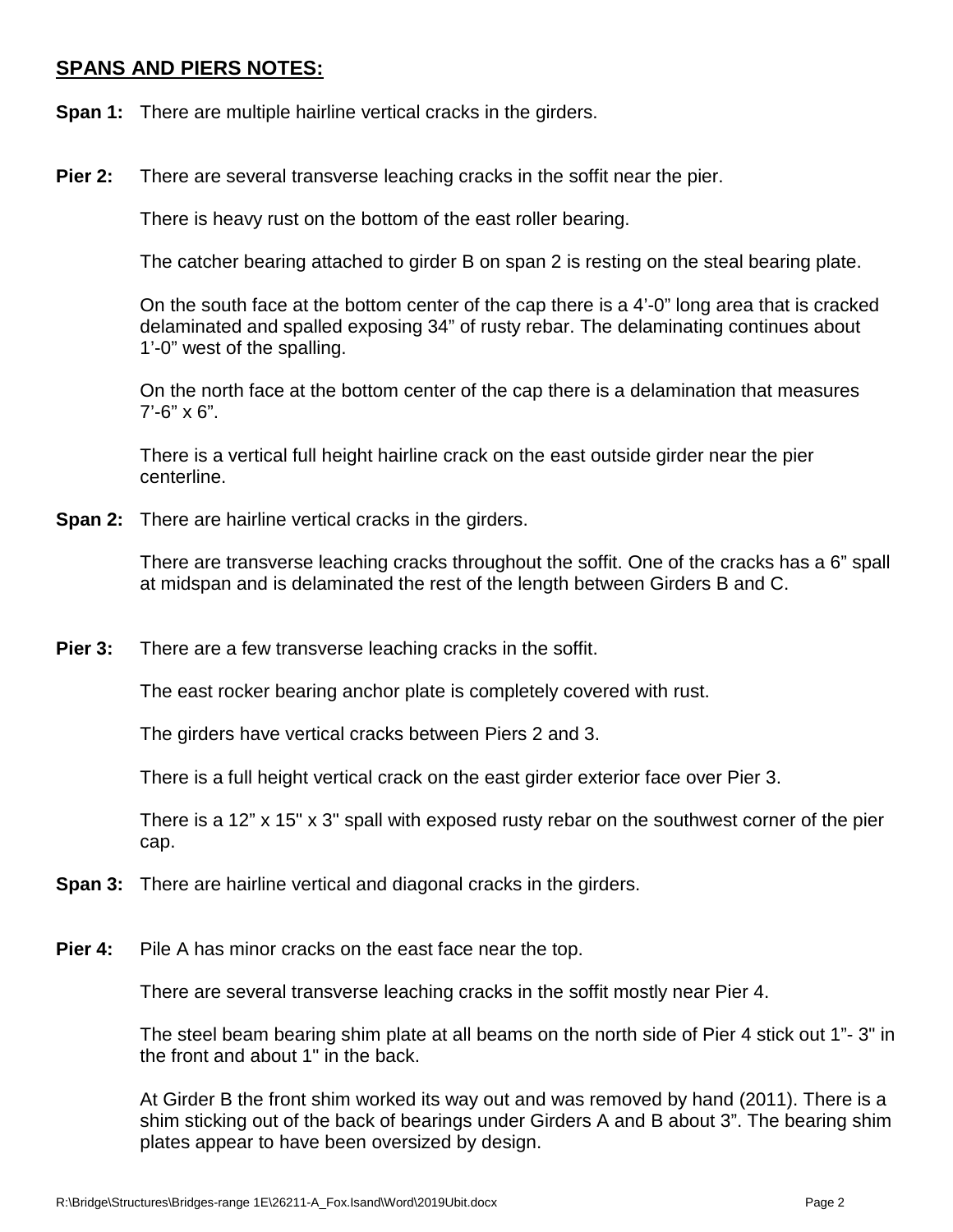There are hairline vertical cracks on the pier cap under Girder B on the south face.

**Span 4:** There are some hairline vertical cracks in the girders near Pier 4.

The drop-in steel suspended span between Piers 4 and 5 rests on concrete corbels.

On the north side of Pier 4, under steel Girder B, the bolt is not tight on the west bearing plate.

The steel girders have rust spots along the bottom flange to web connection. There is also small rust spots on the bottom of the girders.

Some grout is missing from under all bearings at the north end of the steel drop span. Both ends of the steel beam section are sliding plate bearings.

There are spalls in the soffit between Girders 4A, 4B and 4C.

The east concrete corbel was previously repaired. All bearings on the north end are dirty.

**Pier 5:** The steel rockers of the bearing assembles are tipping slightly to the south.

> The east bearing is tipping more than the others.

The pier cap has one 12" and one 6" long horizontal rusty rebar exposed in the west end of the north face.

There is a 5'-0" long vertical crack with rust staining at the top of the concrete pier wall diaphragm (see detail).

There are several transverse leaching cracks in the soffit on the south side of Pier 5.

Pier 5 Cap has two areas of spalls with exposed rebar on the northwest face.

**Span 5:** There are hairline diagonal/vertical cracks in the girder webs and flanges near Piers 5 and 6.







**Pier 6:** There are several hairline diagonal and vertical cracks in the webs of the concrete girders between Piers 6 and 7.

The bottom flange of Girder A has hairline cracking.

There are several transverse leaching cracks in the soffit near Pier 6.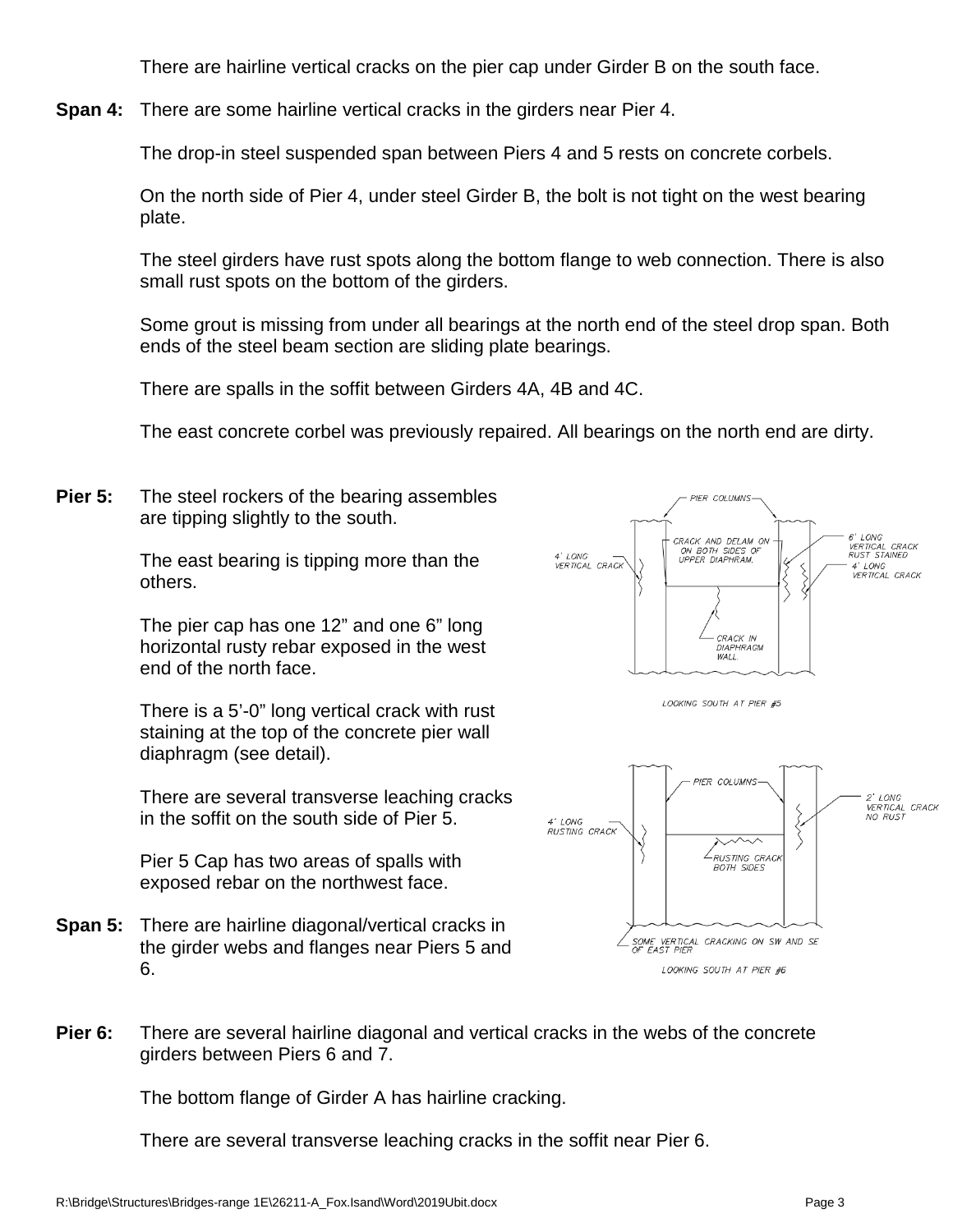The top east side of the diaphragm has a small pop out with exposed rebar.

There are several cracks in the concrete pier wall diaphragm and in the pier columns. Some of the cracks are rust stained.

**Span 6:** Near Pier 6, the west exterior girder has a small spall at the middle of the web.

Girder C has some rust stains on the bottom near Pier 6.

**Pier 7:** The top of the cap on the southwest corner of Pier 7 is cracked and delaminated with 24" of exposed rusty rebar.

> There is minor rusting along the lower fillet of the steel drop span flange to web joint.

There is some hairline cracking along the top of the pier diaphragm wall (see detail).

There is a spall with 4" of exposed rusty rebar on the north face of the corbel below steel beam 7C.



LOOKING SOUTH AT PIER #7

**Span 7:** There are spalls in the soffit with exposed rebar at the north and south ends of the drop span at drain hole locations.

> Span 7 steel drop span has a slight sag. This is more pronounced in Girder C (under sidewalk).

**Pier 8:** The center diaphragm to deck interface (southeast face) has two exposed rebar.

There are several transverse leaching deck cracks on both sides of Pier 8.

There are several hairline diagonal cracks in the cantilever girder webs. There are several hairline diagonal and vertical cracks in the girders between Piers 8 and 9.

There are several transverse leaching cracks in the soffit near Piers 8 and 9.

There are vertical rust stained cracks on the corners of the columns near the column diaphragm (see detail).





At Pier 8, the outside face of the web of the west exterior girder has seven exposed rusty rebar due to lack of cover.

**Span 8:** Girder A has a 4'-0" long patch on the exterior of the bottom flange at the 1/3-point from Pier 8.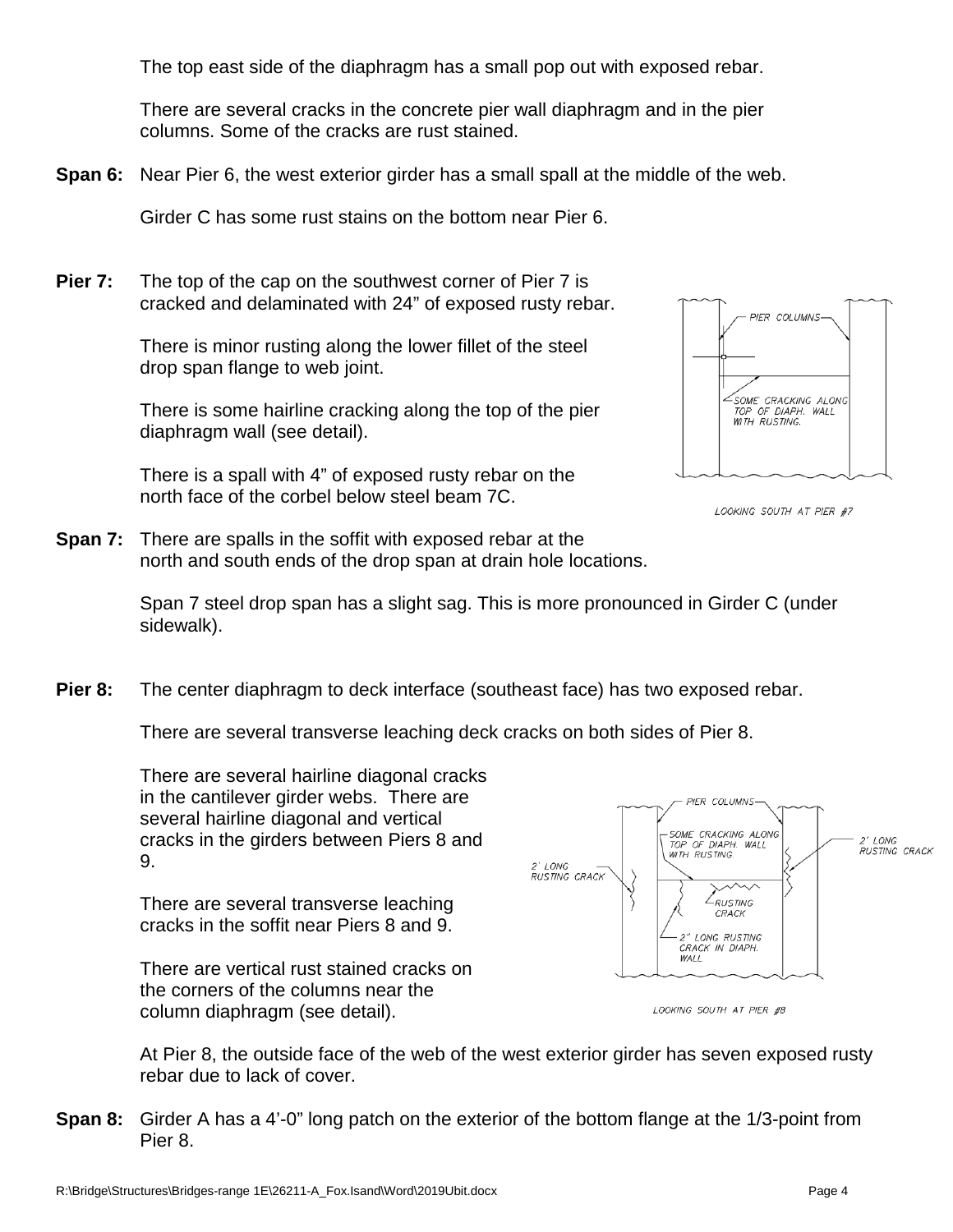The patch is cracking and delaminating with a 24" x 4" spall.

There are several diagonal cracks in the girder web above the patch that have been grouted.

Near mid-span on the bottom flange of the west exterior girder there is a spall exposing 12" of rebar. The 2" exposed square rebar has some surface rust but there is no measurable section loss.

There is a spall in the exterior bottom flange that has cracking and some delamination for approximately 24'-0" towards Pier 9.

There is some exposed rusty rebar on the bottom flange of this girder at about the ¼-point from Pier 9.

The utility cover of one of the 4" lines under the sidewalk is separated.

**Pier 9:** All four corners of the east pilaster are spalled off near the water line.

There are several transverse leaching cracks in the soffit near Pier 9 on the north side.

There are several vertical cracks in the pier columns and in the pier diaphragm walls (see detail).

**Span 9:** The west exterior girder has an 8'-0" long patch on the exterior of the bottom flange that has failed and is exposing 7'-7" of rebar. The 2" square bar has some surface rust but there is no measurable section loss.

> The 12'-0" crack along the west girder bottom flange, reported in a previous inspection report, has been patched. The patch has cracks and is delaminating.



LOOKING SOUTH AT PIER #9

There are three 3" diameter spalls in the web of the west girder near the bottom of the flange at Pier 9 with rusty exposed rebar.

There are several diagonal/vertical cracks in the girder web and bottom flanges between Piers 9 and 10.

**Pier 10:** Pier 10 is the south main channel pier with a timber fender system surrounding the pier.

**Span 10:** There are some transverse leaching cracks in the soffit on both sides of Pier 10.

**Pier 11:** Pier 11 is the north main pier with a timber fender system surrounding the pier.

**Span 11:** At mid-span the bottom flange of Girder A has 20'-0" of hairline cracking on the west face.

Girder C has a 24'-0" patch on the east face of the bottom flange. The patch has shrinkage cracking throughout but when sounded, the patch is still bonded to the girder.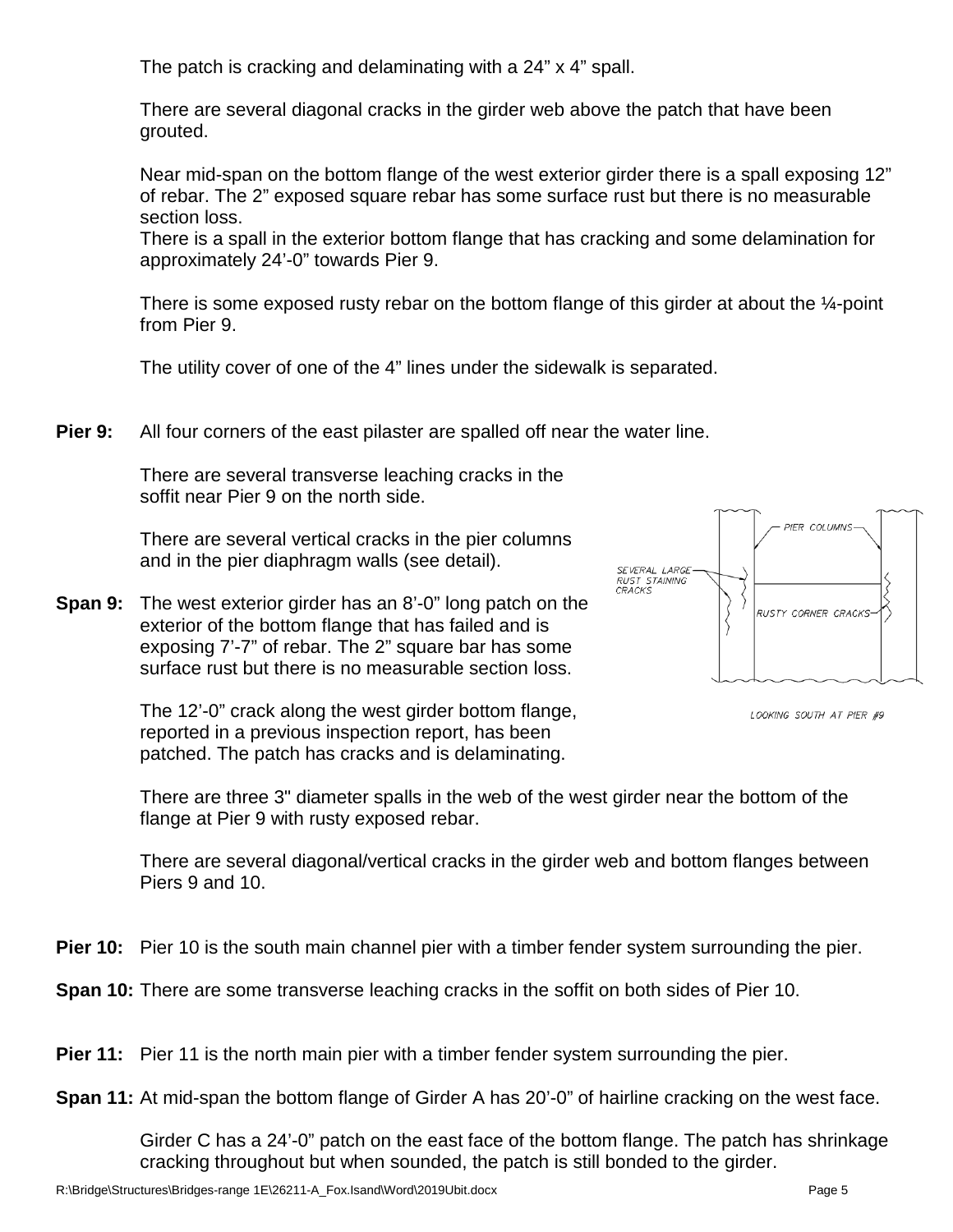There are several diagonal/vertical cracks in girder webs and bottom flanges between Piers 11 and 12.

Girder A has 15" of exposed rebar in the bottom flange at the north 1/3-point diaphragm.

Girder A south end bottom flange has exposed rusty rebar.

There is minor surface rust on all the drop span bearings.

There is minor surface rust on the bottom flange of the channel diaphragms.

**Pier 12:** There is slight pitting of the paint on all three steel pin bearings.

There are several transverse leaching cracks in the soffit near Pier 12.

There are a few vertical cracks along the north side of Pier 12 at the diaphragm wall and at the pier column corners.

There are several transverse leaching cracks in the soffit near Pier 12.

**Span 12:** Girder A, about 1/3-point from Pier 12, has two rusted stirrups due to lack of cover.

There is a 12" and a 24" length of exposed rebar with 8" of spalling.

Girder C, outside edge of the bottom flange, has horizontal/diagonal cracking for  $\frac{1}{2}$  the span.

Girder A has a 40'-0" long bottom flange delamination on the west face.

**Pier 13:** There is slight pitting of paint on all the steel rocker bearing assemblies.

The concrete corbel repair on the northwest corner of the steel beam span is leaching along the patch joint on both sides.

There are several short leaching and/or rusting cracks along Pier 13 near and on the diaphragm.

There is one 18" square hole in the pier diaphragm at about 12'-0" below the top of the diaphragm.

There are vertical cracks on some of the column corners with some spalling and delamination, however, no reinforcing steel is exposed at this time.

There are a few transverse leaching deck cracks near Pier 13.

Column A, north side, has 4 SF of delamination and rust staining.



LOOKING NORTH AT PIER #13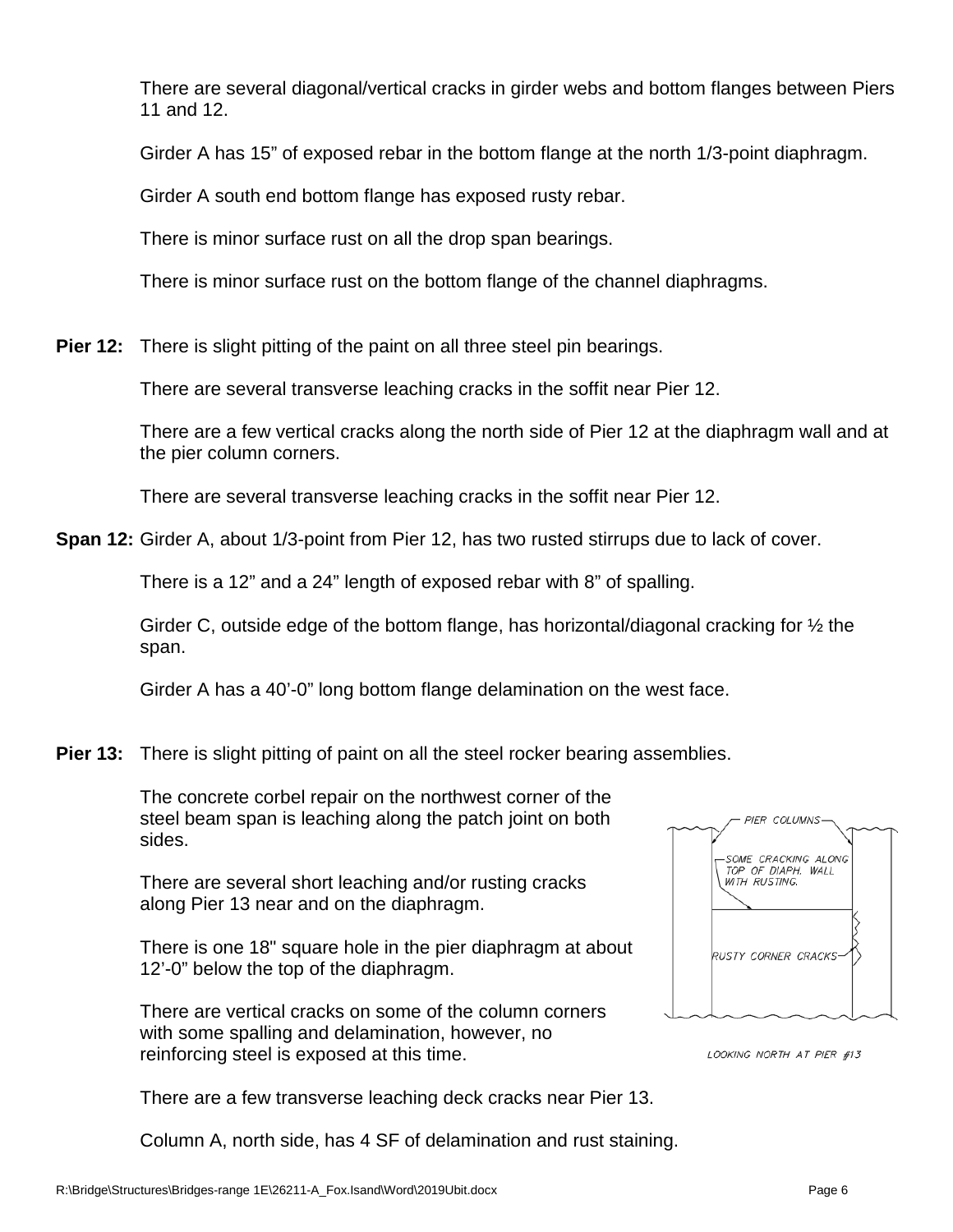**Span 13:** The paint on the steel drop span has started to fail and there is noticeably more rust on this span especially between the spot welds and at the web to bottom flange connection. There is no measurable section loss.

There is a large amount of guano.

Girder B has a 3" diameter spall in the east face of the bottom flange.

The upper end of Girder C has a 16" x 6" x 1-1/2" spall with no exposed rebar.

Girder C, east side, has 3 spalls with exposed rebar near Pier 13.

There is pack rust forming between the girder and plate.

There are diagonal/vertical cracks in all girders of Span 13.

From the routine inspection report (note 407) at Pier 13A, 13B and 16A the deck is

**Pier 14:** There are numerous transverse leaching deck cracks on both sides of Pier 14.

The steel bearing plate under Steel Beam A is pushed out of the bearing assembly about 3".

There is pack rust on the bearing shims.

There is an exposed rebar in the top of the lower diaphragm.

A few of the nuts at the drop-in span bearing assemblies are not fully engaged. The bearing assembly under Girder B is missing both nuts.

**Span 14:** The outside edge of Girder A bottom flange has a 34'-0" long horizontal hairline crack and 10'-0" of delamination at mid-span and a 12" spall in the middle.

There are several hairline diagonal/vertical cracks in the girders between Piers 14 and 15.

**Pier 15:** There are some hairline cracks in the lower northwest corner of the upper diaphragm pier wall.

There is an 18" long spall on the bottom of the upper diaphragm near the east column.

There is a vertical crack along centerline of the lower pier wall.

There are transverse leaching cracks in the soffit near the piers.

There are a few hairline cracks in the webs of the concrete girders.

**Span 15:** There is diagonal cracking in the flanges of all girders.

There is cracking in soffits throughout.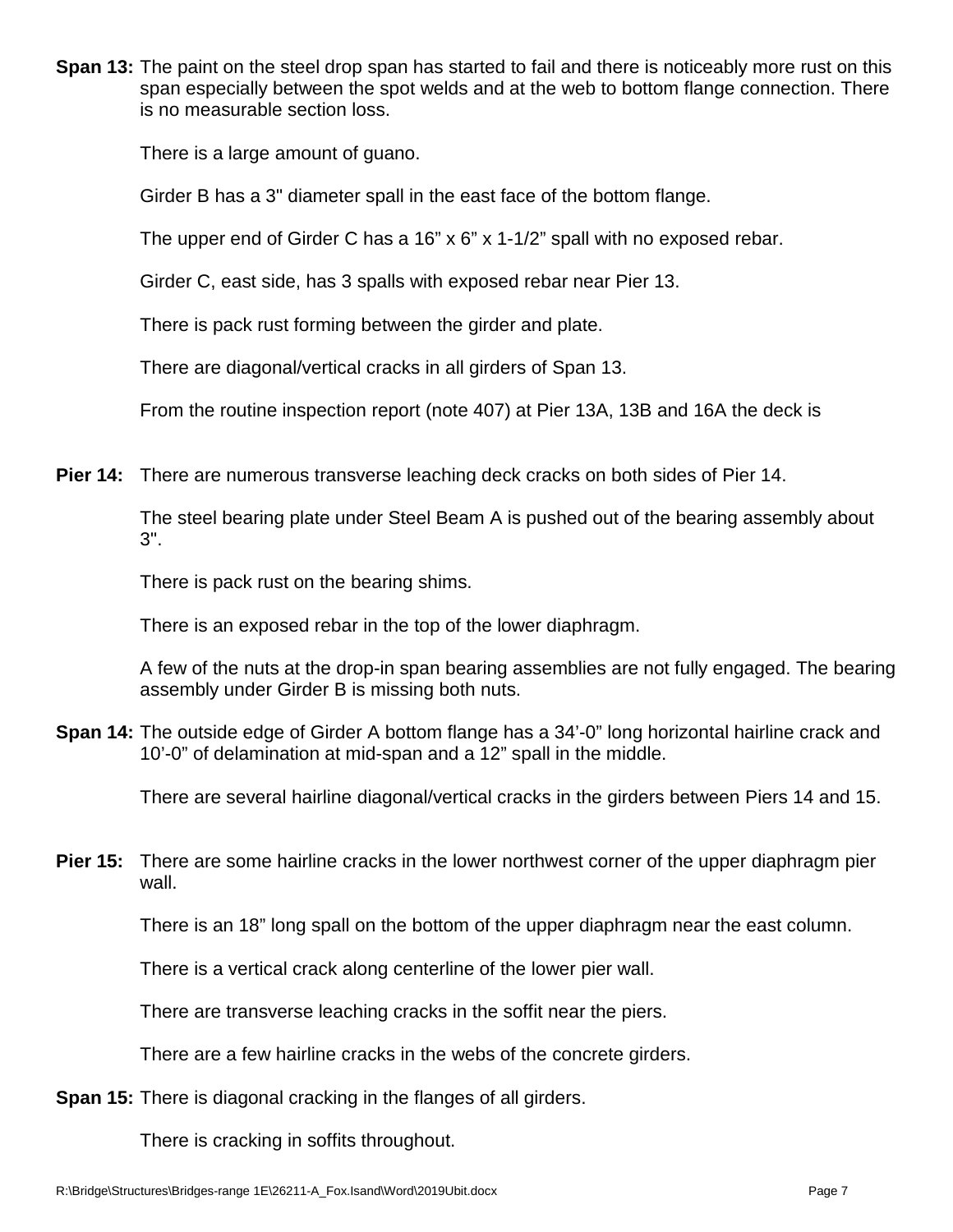The outside edge of Girder A bottom flange has a 30" long horizontal leaching hairline crack at mid-span.

There is a 3'-0" long crack in the west face of the bottom flange of Girder A.

**Pier 16:** There is one vertical crack in the pier wall.

The soffit has several transverse leaching cracks near the pier.

There is some minor pitting of paint. The corbel under Girder A has been patched and the patch is beginning to break up.

The bearings are tipped slightly to the north.

**Span 16:** This span has noticeably more rust on the steel beams, possibly because of the large amount of guano present.

> The steel beam drop-in span is rusting along the edges of the bottom flange and along the cover plate spot welds. There is no measurable section loss.

On the west side of Girder B near mid span there is a 1/8" gap between the cover plate and the flange between the welds. The welds are intact.

**Pier 17:** The west face of Girder A has spalled off.

Both faces of Girder B have spalled (see photos).

Concrete girders have diagonal hairline cracks in the webs and bottom flange.

The ends of the concrete girders have diagonal cracks that extend from the center of bearing to the west end of the Girder C.

**Span 17:** There are transverse leaching cracks in the soffit with a few exposed rebar.

There is vertical and diagonal cracking in girder webs throughout.

**Pier 18:** There are a few transverse leaching deck cracks near Pier 18.

There are a few vertical/diagonal cracks in the girder webs.

The northwest exterior pile has a 2'-0" wide by 3'-0" long spall. The spalls are about 2" deep.

**Span 18:** There are transverse leaching cracks in the soffit with a few exposed rebar.

There is vertical and diagonal cracking in girder webs throughout.

There are several transverse leaching deck cracks between Piers 18 and 19.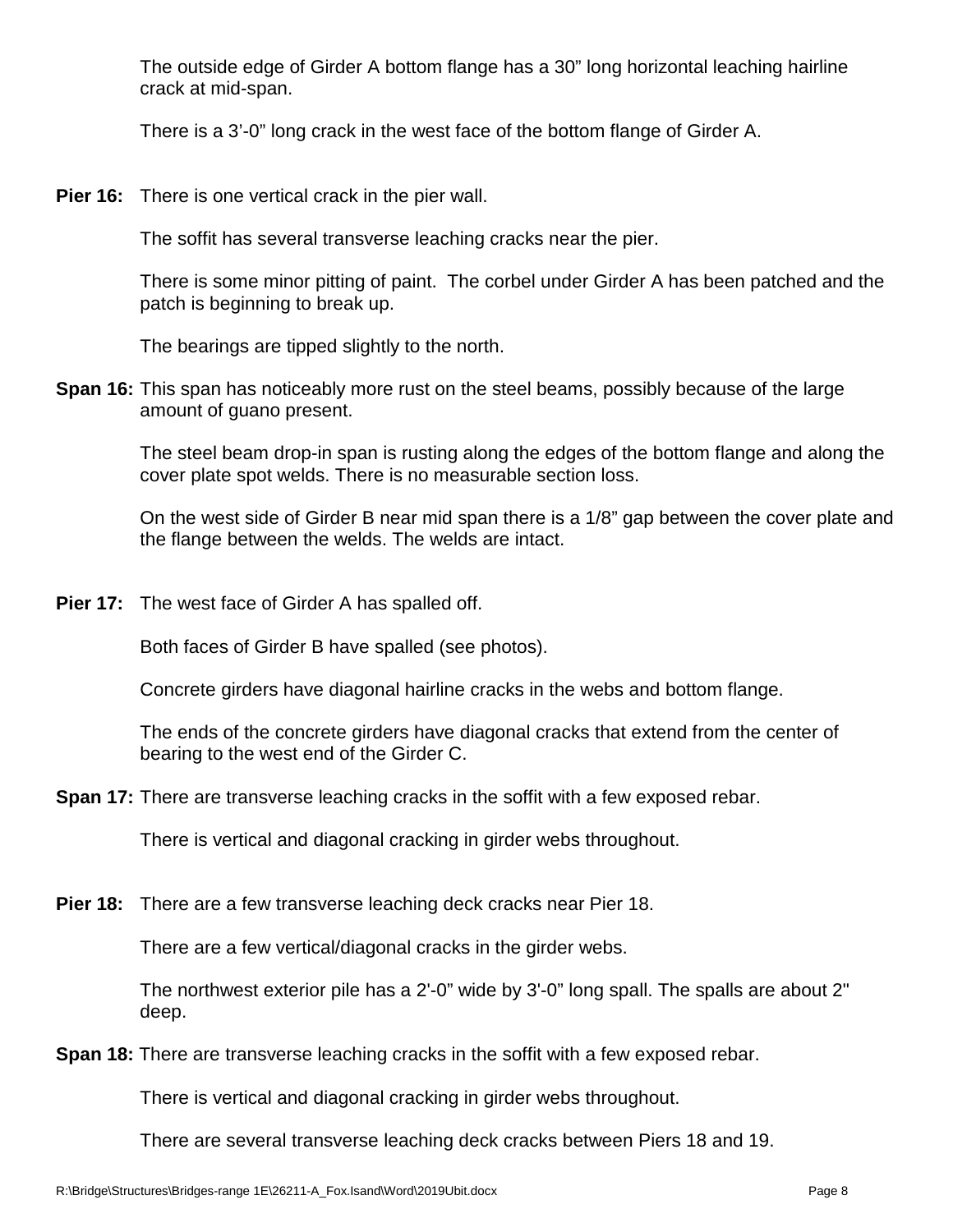There are hairline cracks in the bottom flanges.

**Pier 19:** There are some diagonal/vertical cracks in the girder webs between Piers 19 and 20.

There are a few transverse leaching cracks in both sidewalk slabs over the pier.

There are some hairline cracks in bottom flanges.

**Span 19:** There are transverse leaching cracks in soffit with a few exposed rebar.

There is vertical and diagonal cracking in girder webs throughout.

**Pier 20:** The ends of the girders have diagonal spalls at the bearing. The ends of the Span 20 girders have been chipped, cleaned and painted (see the following sketches).